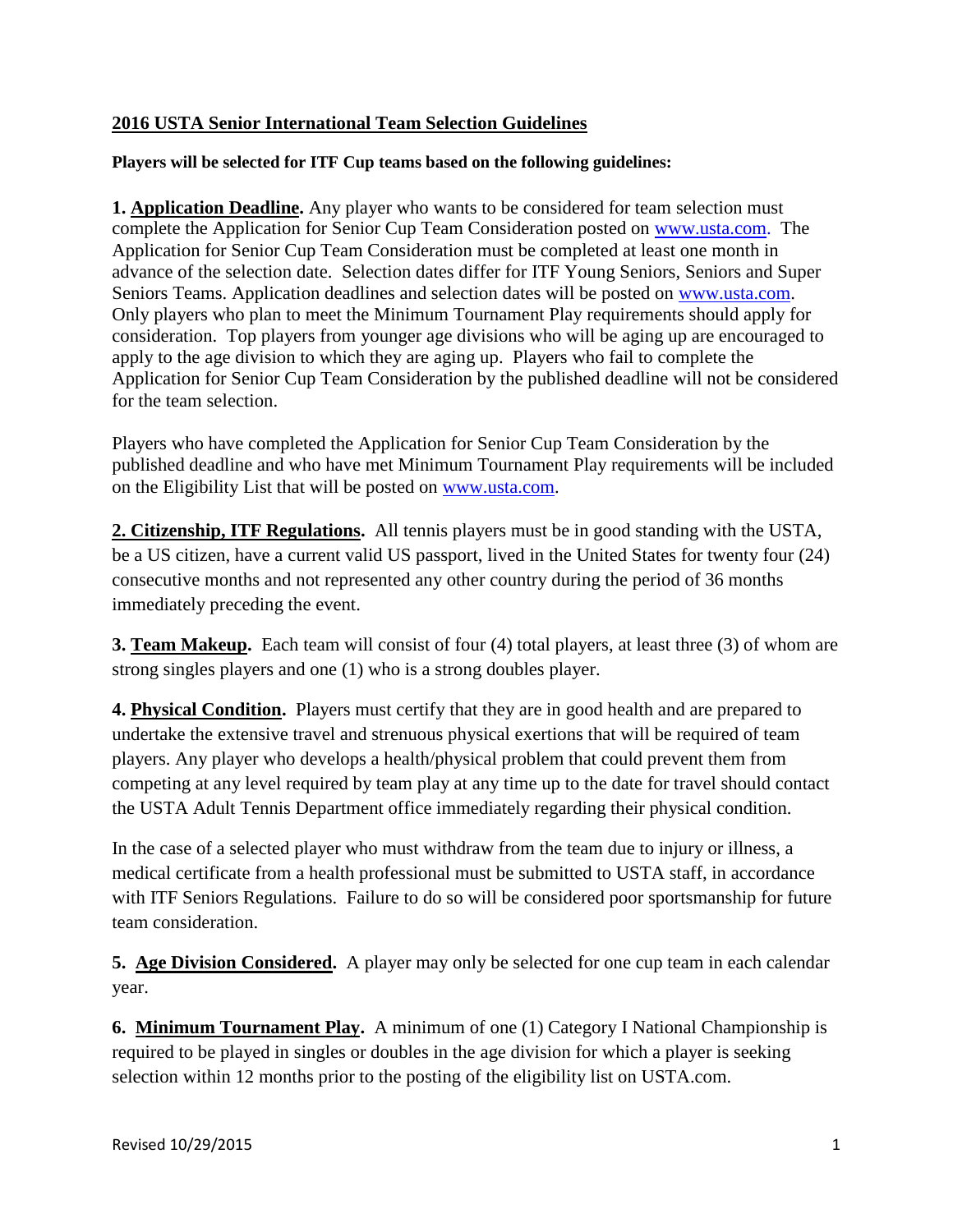In the case of a player aging up from a younger age division into an older age division, the minimum requirement to play in one (1) Category I National Championship in singles or doubles can be met in the younger age division. Meeting the minimum play requirements does not mean a player will be selected to play on a cup team.

**7. Record Considered.** A player's record during the previous 24 months prior to the posting of the eligibility lists on [www.usta.com](http://www.usta.com/) will be examined. In the case of a player replacing a previously selected player, only information up to the date the eligibility list is posted will be used. The posting of the eligibility list for which results are considered vary annually depending on the scheduled dates of the ITF World Team Championships.

Significant direct and indirect wins and losses against players and teams in a player's actual age division (or in the case of players new to the division, against players and teams in the immediately younger age division) during the selection time period (as defined in the previous paragraph) will be considered. NTRP results shall not be included.

Results in sanctioned tournaments, including team events that earn ranking points, will be considered. Results from different age divisions are considered for players ageing up. The following are the most important criteria without regard to priority:

- Results from Category 1 National Championships,
- Results on the surface of the competition,
- Results in the age division being considered (or in the case of a player aging up, results in that player's actual age division),
- Recent results.
- Length and strength of a playing record

**8. Sportsmanship.** Players selected for International Cup Teams must be in good standing with their national association. Exemplary sportsmanship is expected from every team member. The following are examples of poor sportsmanship which could prevent a player from qualifying for an International Cup Team:

- Disqualification or default by a USTA or ITF certified referee or umpire for poor conduct while participating in a USTA or ITF sanctioned event,
- USTA warning or suspension by any USTA district, section or national grievance committee related to a player's poor conduct,
- Written grievances filed and verified by an ITF Official, Tournament Referee, USTA Representative, or USTA Cup player relating to playing on a Cup team,
- Suspension from play by the ITF under the Code of Conduct of the ITF Seniors Regulations.